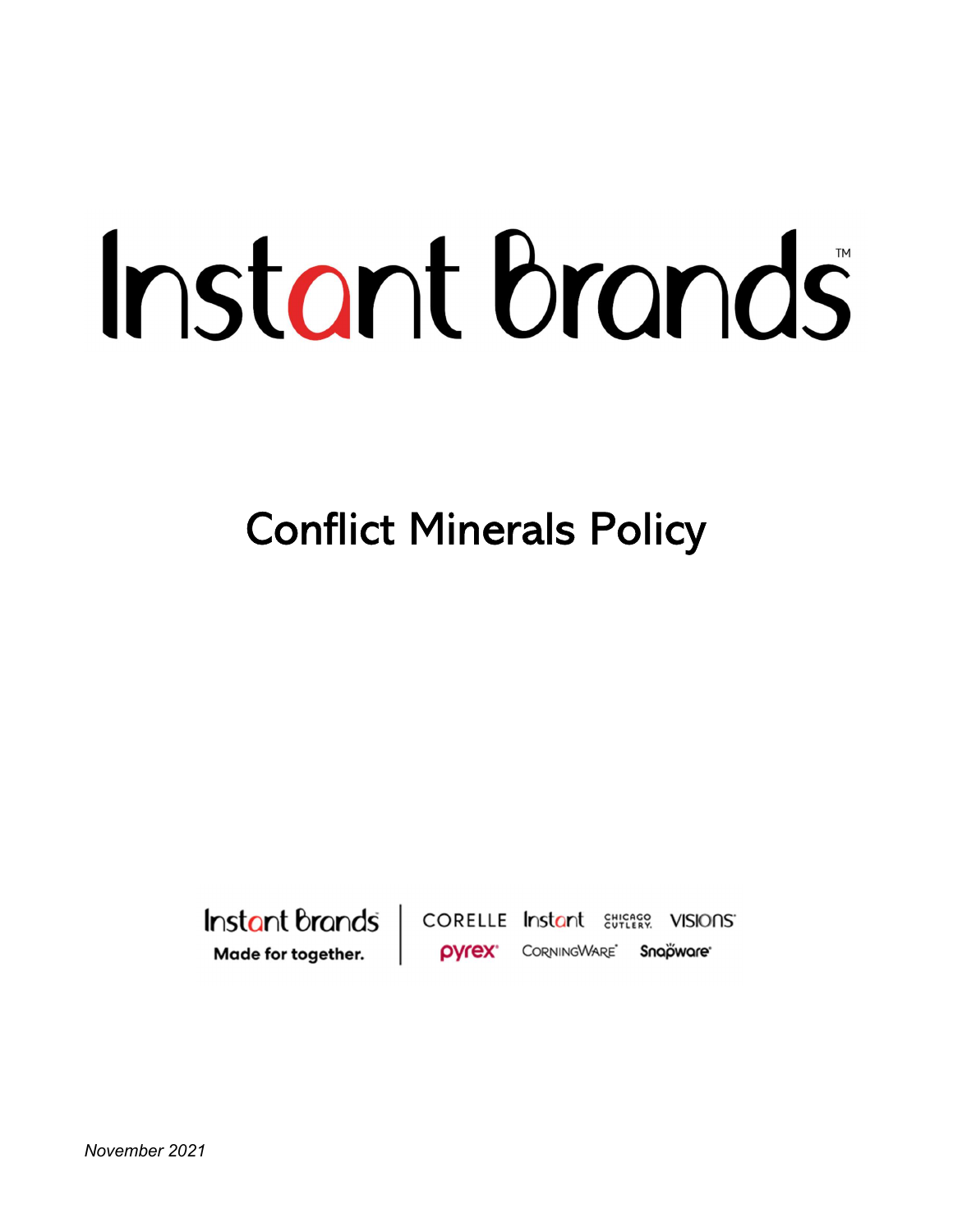## **Background**

The Dodd-Frank Wall Street Reform Act of 2010 (the "Act") mandates that public companies in the U.S. provide greater supply chain transparency regarding the use of Conflict Minerals that originate from the conflict area by reporting their use of such materials. Pursuant to the Act, the U.S. Securities and Exchange Commission ("SEC") has adopted a rule requiring publicly traded companies in the U.S. to file an annual report disclosing the extent to which products manufactured, or contracted to be manufactured, by the companies and their subsidiaries contain Conflict Minerals that (1) are necessary to the functionality or production of those products, and (2) derive from sources that are believed to finance, directly or indirectly, armed conflict or benefit armed groups within The Democratic Republic of the Congo ("DRC") or adjoining countries (the "Covered Countries"). Under the Act, Conflict Minerals are tantalum, tin, tungsten, and gold, along with their derivatives as determined by the U.S. Department of State.

Although Instant Brands Acquisition Holdings Inc. (including its subsidiaries, collectively the "Company") is not a public company subject to the Act, it supports the Act's goals. The Company has established this Conflict Minerals Policy ("Policy") to support human rights and avoid supporting armed groups in the Covered Countries.

# Policy Statement

The Company is committed to corporate responsibility and promoting human rights in its own operations and in its global supply chain. We strive to eliminate the use of Conflict Minerals contained in our products, which directly or indirectly finance or benefit armed groups in the Covered Countries. The policy is designed to conform to the internationally recognized due diligence framework created by the Organization for Economic Co-operation and Development.

Engagement with our suppliers is a fundamental element of eliminating the use of Conflict Minerals in our products. To support its Conflict Minerals commitment, the Company has adopted a Supplier Code of Conduct requiring that applicable suppliers of products containing Conflict Minerals:

- Exclude Conflict Minerals from any products that are sold to the Company and rely exclusively on Conflict-Free Minerals, that is, those that have been sourced to countries other than the DRC or an adjoining country, are produced from scrap or recycled materials, or have not been connected to the armed groups that are the focus of the Act;
- Establish Conflict Minerals policies and procedures, implement diligence frameworks and management systems, to ensure compliance with the law and the Company's policy. Require their suppliers of any tier to do the same;
- Identify, in the manner and form established by the Company and its manufacturing subsidiaries, materials or products they sell to the applicable manufacturing subsidiary and the smelter that provided the original Conflict Minerals. Direct suppliers to the Company's manufacturing subsidiaries may have to require successive upstream suppliers to complete the Conflict Minerals survey until the smelter is identified;
- Provide reports to support the Company's compliance with the Policy; and
- Upon request, permit the Company to audit their Conflict Minerals policies and procedures.

### Questions or Concerns

Please direct questions or concerns regarding the Company's conflict minerals program to the Legal Department by emailing legal@instantbrands.com. When employees, contractors, and partners